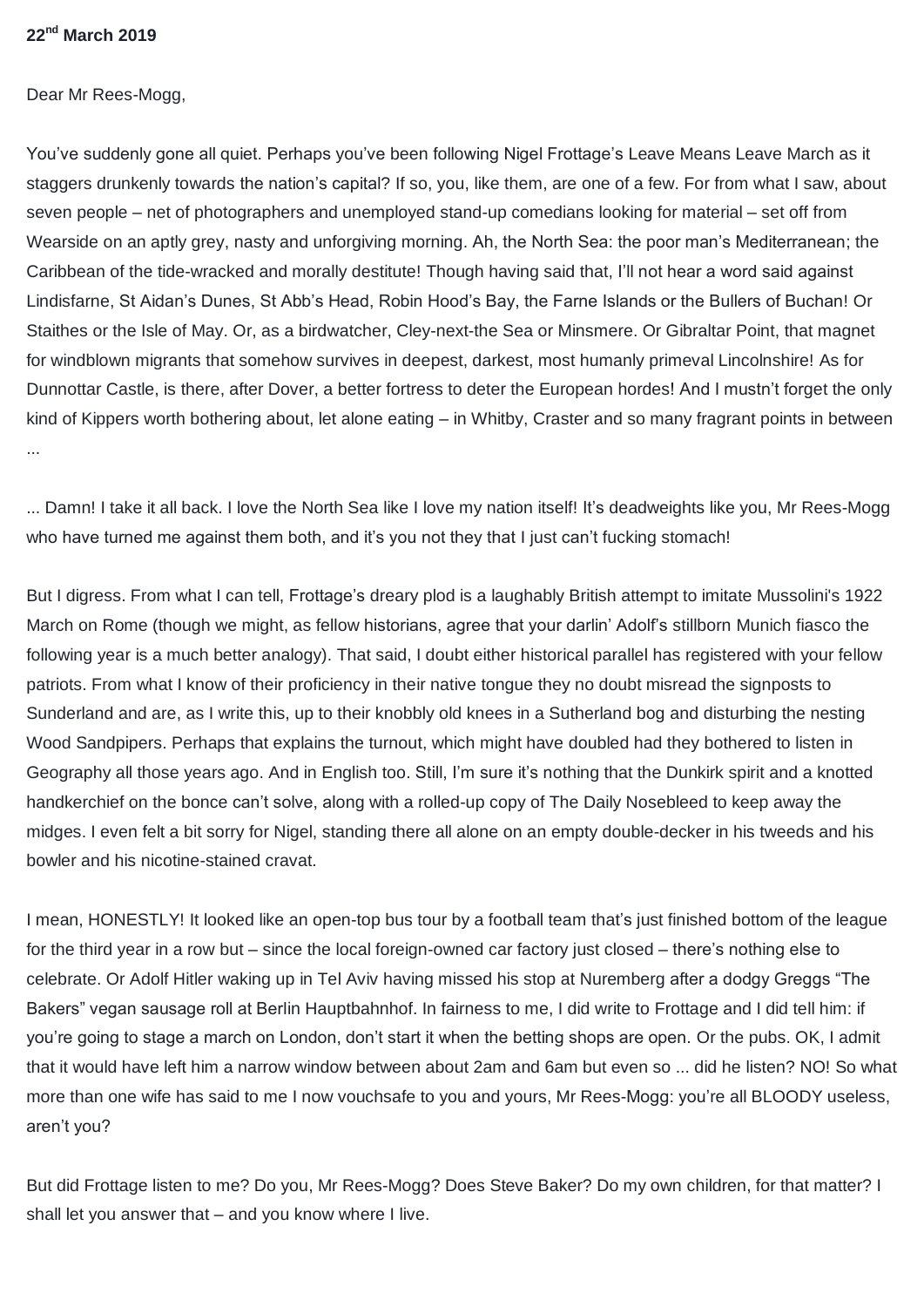Anyway, my spies in the office of your brown-and-shiny-nosed sniffer-dog Steve Baker tell me that both of the Leave Means Leave marchers – unless, of course, they split their forces – will pass along Buckinghamshire's lovely Misbourne Valley *en route* for Beaconsfield next Thursday. I imagine it's to make Dominic Grieve feel awful about betraying democracy by defending and asserting the very rights of our sovereign Parliament that you, Mr Rees-Mogg, asserted as recently as ... why, the EU referendum campaign in 2016, you sad hypocrite! Consequently I registered as a Leave Means Leave March "Cheerleader" under the name of "Sir Reginald Spunt (deceased)" and have, as a result, received all sorts of helpful intelligence [*sic*] from the organisers as well as a free, Andrea Leadsom-flavoured cougar-skin leotard. I'm not quite sure where I'll be ... somewhere up-wind, probably. Don't let on, Mr Rees-Mogg ... you wouldn't welsh on a pen-pal now, would you?

Yours fraternally, Peter

## **PS**

I was recently approached by an obscure German newspaper called *The Völkischer Beobachter* and asked to provide a brief chronological summary of the Brexit process for its apparently confused readers. I wonder, if of course you have the time, whether I could ask you to give my response a quick once-over:

1. Prime Minister David Cameron calls an unnecessary referendum about the future of the nation in order to improve the chances of his political party in an election.

2. He then promises to implement the result, which he's not entitled to do as UK referendums are advisory and Parliament, whose duty is to consider the result before deciding whether to ratify it, is sovereign.

3. Other politicians on both sides rush in to claim the same, and just as wrongly.

4. Unlike normal countries, youth clubs and other sensibly constituted organisations, the UK's biggest constitutional change for a century will hinge not on a two-thirds majority of the votes cast but on a simple majority, with other EU citizens living and paying tax in the UK, many Brits abroad and 16-17 year-olds – who'll be most affected by Brexit – barred from voting.

5. Remain runs a poor, complacent campaign, actively sabotaged by the Leader of the Opposition, even though he represents a pro-Remain party whose voice he has pledged to act upon.

6. On the back of lies, deception and widespread ignorance, Leave narrowly wins the referendum even though it has no coherent and shared idea of what to do now.

7. Cameron, whose responsibility this all is, walks away although he'd promised he wouldn't. Those who campaigned for Leave likewise go AWOL. The Labour leader calls for Article 50 to be triggered immediately.

8. Far from carrying out their constitutional duty (see 2) and although a big majority oppose Brexit on the grounds of the national interest, Parliamentarians queue up to describe the result as "an instruction". It isn't. It can't be. Even the braver souls now become "soft" Brexiters.

9. The Leavers having now run away, Theresa May, who'd claimed to be a Remainer, replaces Cameron and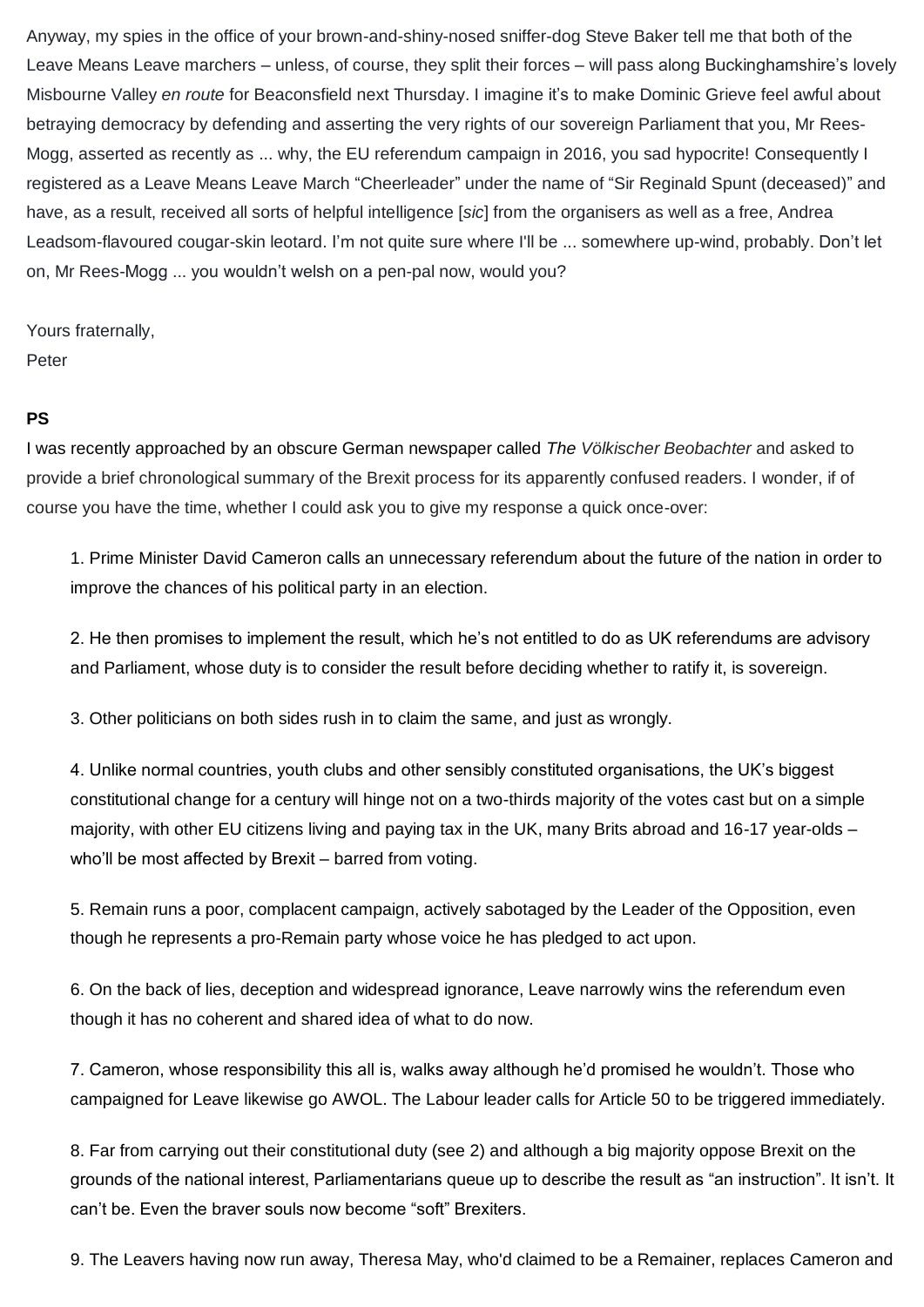prematurely triggers Article 50 although SHE has no plan either, refuses to acknowledge the narrowness of the vote, makes no attempt to build consensus and has to be dragged to the Supreme Court in order to give Parliament any say at all. She says that "Brexit means Brexit" and "No deal is better than a bad deal," words that will come back to haunt her.

10. Having said she wouldn't call an election, May does, aiming for a higher overall majority than she has already. She runs a dreadful campaign with the remarkable slogan "Strong and Stable Government" and is the first ever leader to go to the country with a policy that it's admitted will make it poorer.

11. She loses the majority that she could have whipped to rubber-stamp whatever Brexit plan she eventually comes up with. Labour also campaigns on a Leave ticket, so there's no real choice and therefore no serious consideration of the obvious problems of Brexit in any form.

12. Pusillanimous MPs continue to portray the referendum result as an "instruction". Thanks to this, the real question, which is "Whether to leave?" has become the false – but dominant – question, "How to leave?"

13. Thanks to her incompetence, in May is now forced into the tender embrace of the Democratic Unionist Party, a nasty bunch of religious fundamentalists who demand that the UK leave the EU even though the "nation" it has always held dearer than the UK wants to remain in it.

14. Useless, lazy and arrogant monoglot Brexit Secretary David Davis is sent to lecture the Europeans. He does, merely pissing them off. while repeatedly caving in. He resigns. His replacement Dominic Raab resigns too. Raab is replaced by a non-entity on the sensible assumption that he's too junior to notice when he walks.

15. Back home, May makes no effort to reach out to other parties, has her Chequers plan trashed within days and, despite the widespread conceit that "The EU always caves in at the last minute" (it doesn't), finally gets a poor deal with no chance of a majority in Parliament.

16. May then tries to force her deal through. It's defeated by the biggest Commons majority since dinosaurs ruled the Earth. Far from caving in, the EU sticks to a position it has held throughout.

17. Threatening to split her party as well as the nation by appeasing its Trumpo-Russian tendency, led by tribune of the people Jayden Rees-Mogg and his wet-nosed sniffer dog Steve Baker, May continues to rule out No Deal (a subliminal admission that hers is crap – see 9 above) and tries to force her deal through Parliament for a second time. It fails again by a huge margin.

18. Oblivious to the standard Leavers' complaint that the EU always asks nations to vote again and again until it gets the answer it wants, May plans to put it to Parliament – unamended, for it can't now be changed – for a third time so that she can,er, get the answer she wants. She is ruled out of order by The Speaker.

19. Having laid her job on the line by promising that the UK would leave the EU on 29th March and with a few days to go, May blames MPs for the mess, pissing THEM off too. Like a trumped-up Bohemian corporal she then appeals over their heads to "the people" and, while death threats plop onto the doormats of remaininclined MPs, crawls to Brussels to beg an extension so she can still try to put the same deal for a third time to the very MPs she has just so royally insulted, threatening the EU as well as ourselves with No Deal if they